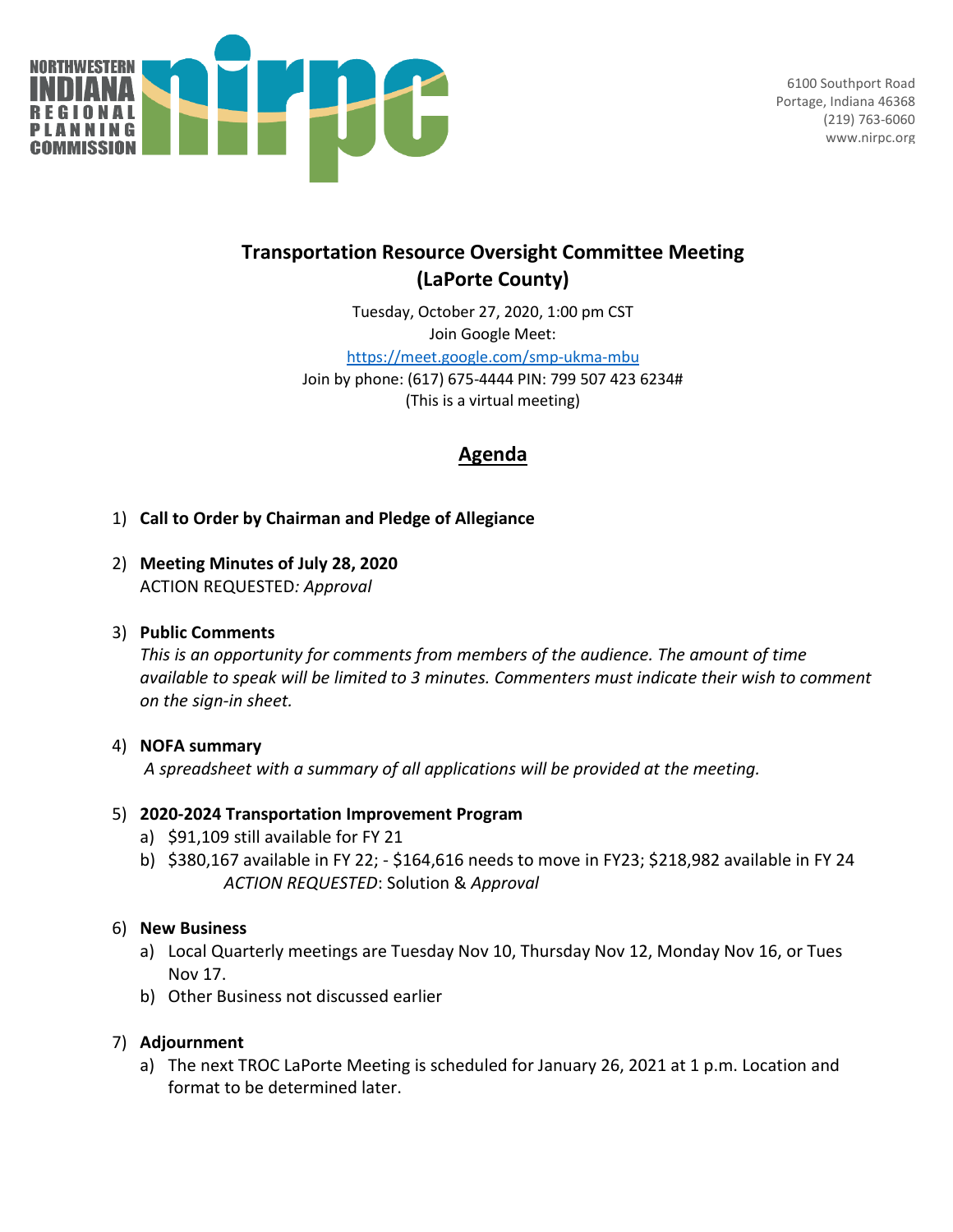### Transportation Resource Oversight Committee Meeting (LaPorte County)

Tuesday, July 28, 2020 Minutes

This meeting was convened as an electronic meeting, pursuant to Governor Holcomb's Executive Order 20-04 and 20-09, extended by Executive Order 20-39. All persons were meeting remotely on a Google Meet platform that allowed for real time interaction and supported the public's ability to observe and record the proceedings. When the agenda item was provided for public comment, this was supported as well. A roll call was taken to motion and approve the agenda items.

### Call to Order by Chairman and Pledge of Allegiance

Charles called the meeting to order at 1:04 p.m. with the Pledge of Allegiance.

### Approval of Minutes

The minutes of the February 25, 2020 meeting were approved on motion by Mitch Bishop and a second by Jay Sullivan. A roll call was taken, and the committee voted unanimously to approve.

#### Public Comments

There were no public comments.

#### 2020-2024 Transportation Improvement Program (TIP) Changes to the Spending Plan

Charles noted that there is a surplus of nearly \$400,000.00 for FY-21. There is also a balance of \$409,000.00 in FY-22. However, there will be a deficit of \$115,000.00 in FY-23 and FY-24. Charles also noted that the sign replacements have been accelerated. In addition, per Jeff Wright, the Woodland Ave project funding for PE and CN was given back, freeing up \$900,000.00 next year.

Charles and the LPA's went through the spending plan and agreed to make the following adjustments:

- La Porte County will receive \$280,000.00 for FY-21. There will be \$21,000.00 for Change Orders (CO).
- The balance of \$120,000.00 for FY-2021 will be discussed at the next TROC meeting.

On motion by Beth West and second by Jay Sullivan, the committee approved the 2020-2024 TIP changes to the spending plan.

Laporte District requested funding for fire station preemptive signals. Despite this being an existing INDOT project, a new DES number will be required, per Charles.

Mitch Bishop gave an update on the Lincoln Trail extension. An archaeological survey was conducted and the NEPA was sent to INDOT. Due to the COVID-19 pandemic, construction (CN) has been pushed out to FY-25 and the estimated CN is \$2.1M. This will need to be phased out. CN funding will be discussed at a later time.

Mitch also gave an update on Michigan City's Marquette project on Trail 12. The Michigan side is removing a lane on the northside and adding an easement lane for a trail. INDOT is supporting the trail to extend to the Indiana side. NEPA has been completed. However, per Charles, there may be difficulty with the railroad.